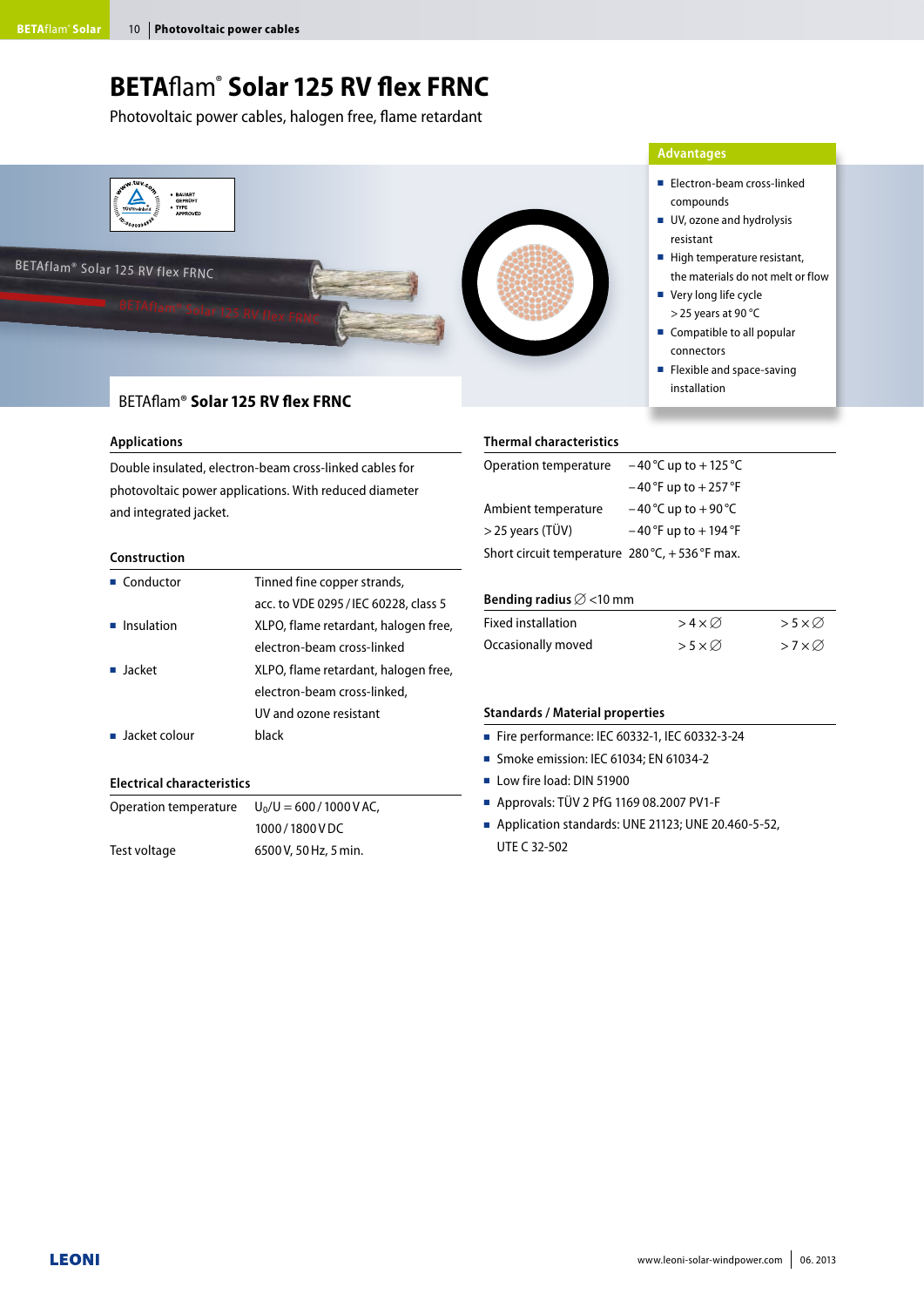

#### **Dimensions, weights**

| Construction    | Inscription      | Conductor<br>construction | Conductor $\varnothing$ | Outer $\varnothing$ | Resistance       | Weight | <b>Fire load</b> | Order no. |
|-----------------|------------------|---------------------------|-------------------------|---------------------|------------------|--------|------------------|-----------|
| $n \times mm^2$ | Colour           | $n \times mm$             | <sub>mm</sub>           | mm                  | max. $m\Omega/m$ | kg/km  | kWh/m            |           |
| $1 \times 2.5$  | $\bigcirc$ white | $45 \times 0.25$          | 2.05                    | 4.65                | 8.21             | 41     | 0.079            | 304467    |
| $1\times4$      | $\bigcirc$ white | $52 \times 0.30$          | 2.55                    | 5.05                | 5.09             | 56     | 0.086            | 304468    |
| $1\times 6$     | $\bigcirc$ white | $78 \times 0.30$          | 3.10                    | 5.65                | 3.39             | 76     | 0.100            | 304469    |
| $1 \times 10$   | $\bigcirc$ white | $75 \times 0.40$          | 4.10                    | 6.70                | 1.95             | 118    | 0.126            | 304471    |
| $1\times 16$    | $\bigcirc$ white | $119 \times 0.40$         | 5.50                    | 9.70                | 1.24             | 211    | 0.288            | 304472    |
| $1 \times 25$   | $\bigcirc$ white | $182 \times 0.40$         | 6.60                    | 11.20               | 0.79             | 304    | 0.369            | 304474    |
| $1 \times 35$   | $\bigcirc$ white | $259 \times 0.40$         | 7.70                    | 12.30               | 0.56             | 404    | 0.414            | 304475    |
| $1 \times 50$   | $\bigcirc$ white | $380 \times 0.40$         | 9.90                    | 14.90               | 0.39             | 582    | 0.558            | 304476    |
| $1 \times 2.5$  | $\bullet$ red    | $45 \times 0.25$          | 2.05                    | 4.65                | 8.21             | 41     | 0.079            | 307701    |
| $1\times4$      | $\bullet$ red    | $52 \times 0.30$          | 2.55                    | 5.05                | 5.09             | 57     | 0.086            | 306470    |
| $1\times 6$     | $\bullet$ red    | $78 \times 0.30$          | 3.10                    | 5.65                | 3.39             | 77     | 0.100            | 306471    |

#### **Order units**

| Construction    | Inscription   | Order no.         | Order no.         | Order no.        | Order no.          | Order no.         |
|-----------------|---------------|-------------------|-------------------|------------------|--------------------|-------------------|
| $n \times mm^2$ | Colour        | $50 \times 100$ m | $24 \times 500$ m | $18\times 500$ m | $18 \times 1000$ m | $8 \times 1000$ m |
| $1\times4$      | white         | 304468V8          | 304468V1          | Ø                | 304468V2           | Ø                 |
| $1\times 6$     | white         | 304469V8          | Ø                 | 304469V2         | Ø                  | 304469V3          |
| $1 \times 10$   | white         | Ø                 | Ø                 | 304471V2         | Ø                  | Ø                 |
|                 |               |                   |                   |                  |                    |                   |
| $1\times4$      | $\bullet$ red | Ø                 | 306470V1          | Ø                | 306470V2           | Ø                 |
| $1\times 6$     | $\bullet$ red | Ø                 | Ø                 | 306471V2         | Ø                  | 306471V3          |

More information on the standard packaging unit see transport conditionspage page 19. Further packaging units upon request.

**Bold** printed order no. = stock item Further designs upon request.